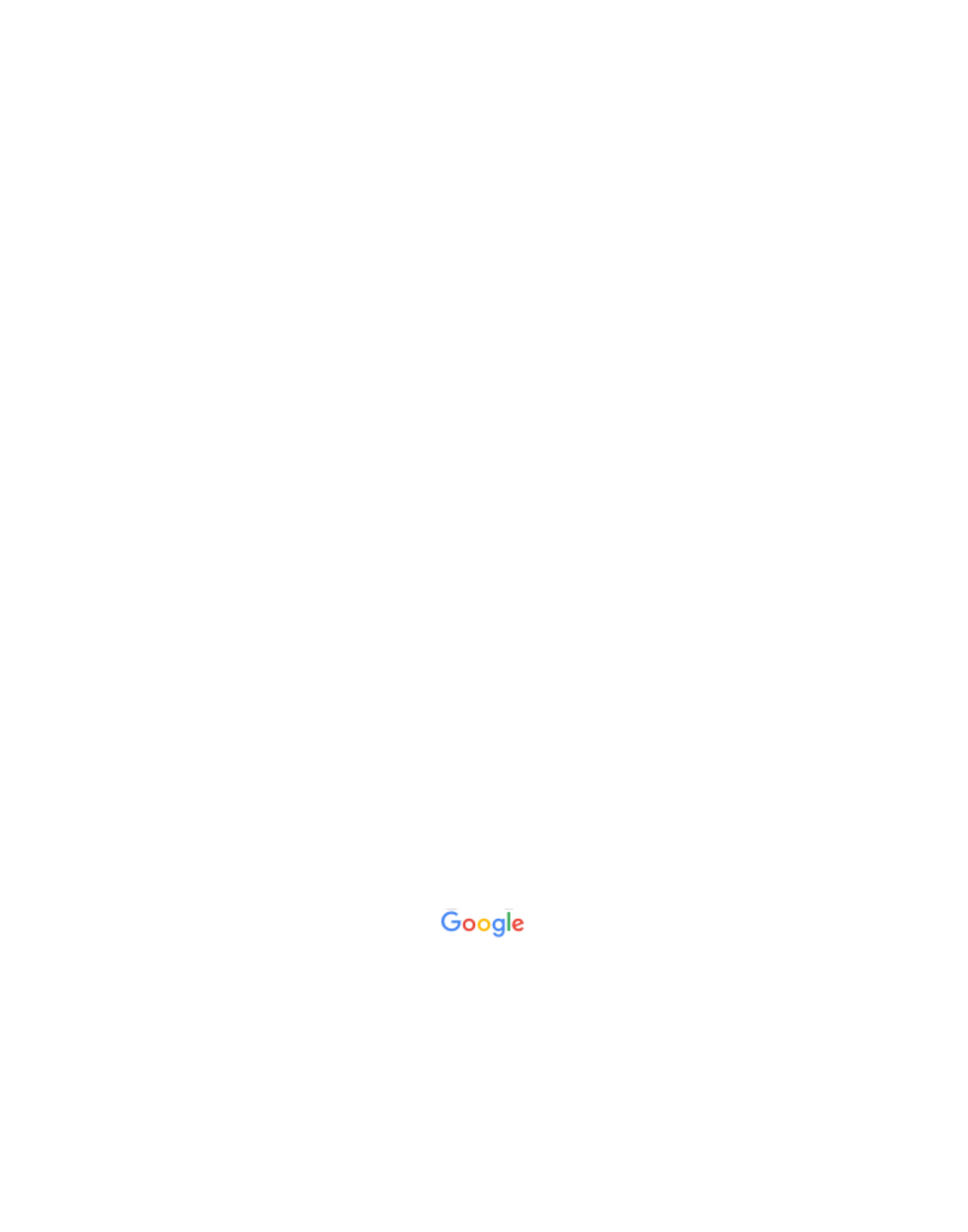## Google

### Marion Academy

1820 Prier Dr, Marion, AL 36756

### 1. Head south on Prier Dr toward Co Rd 20  $\ddagger$

48 s (0.4 mi)

### Follow AL-5 N and I-59 N to Chalkville Mountain Rd in Trussville. Take exit 141 from I-59 N

 $-1 h 33 min (92.8 mi)$ 

2. Sharp left onto AL-183 N/AL-5 N  $\blacktriangleleft$ **Continue to follow AL-5 N**